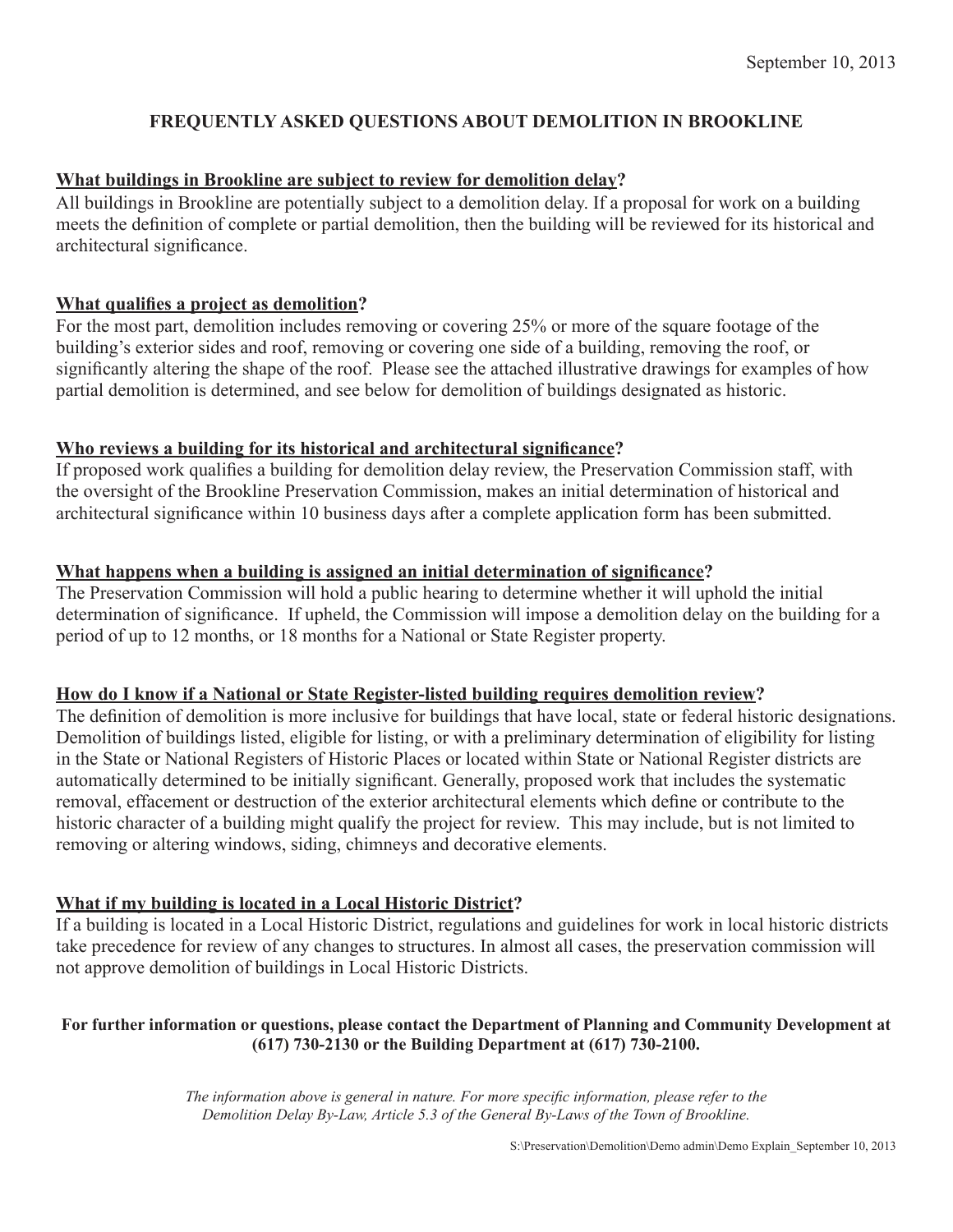**Covering or removing 25% or more of the square footage of a building's exterior sides**



**A project shall be considered for demolition review if 25% or more of the building's surface area (exterior sides and roof) is covered or removed.** 

**The gray area in the drawing to the left shows one example of this.**

**Covering or removing one side of a building**



**A project shall be considered for demolition review if one side is removed or covered.** 

**In the plan shown above, for example, the lighter gray area represents one side of the building, which would qualify the project for demolition review.**



**Please note: If there is an indentation of at least one foot on each side of an addition and one foot below the roof, a project may not be subject to demolition review.** 

**This kind of design distinguishes the mass and the materials of the historic building from new construction.**